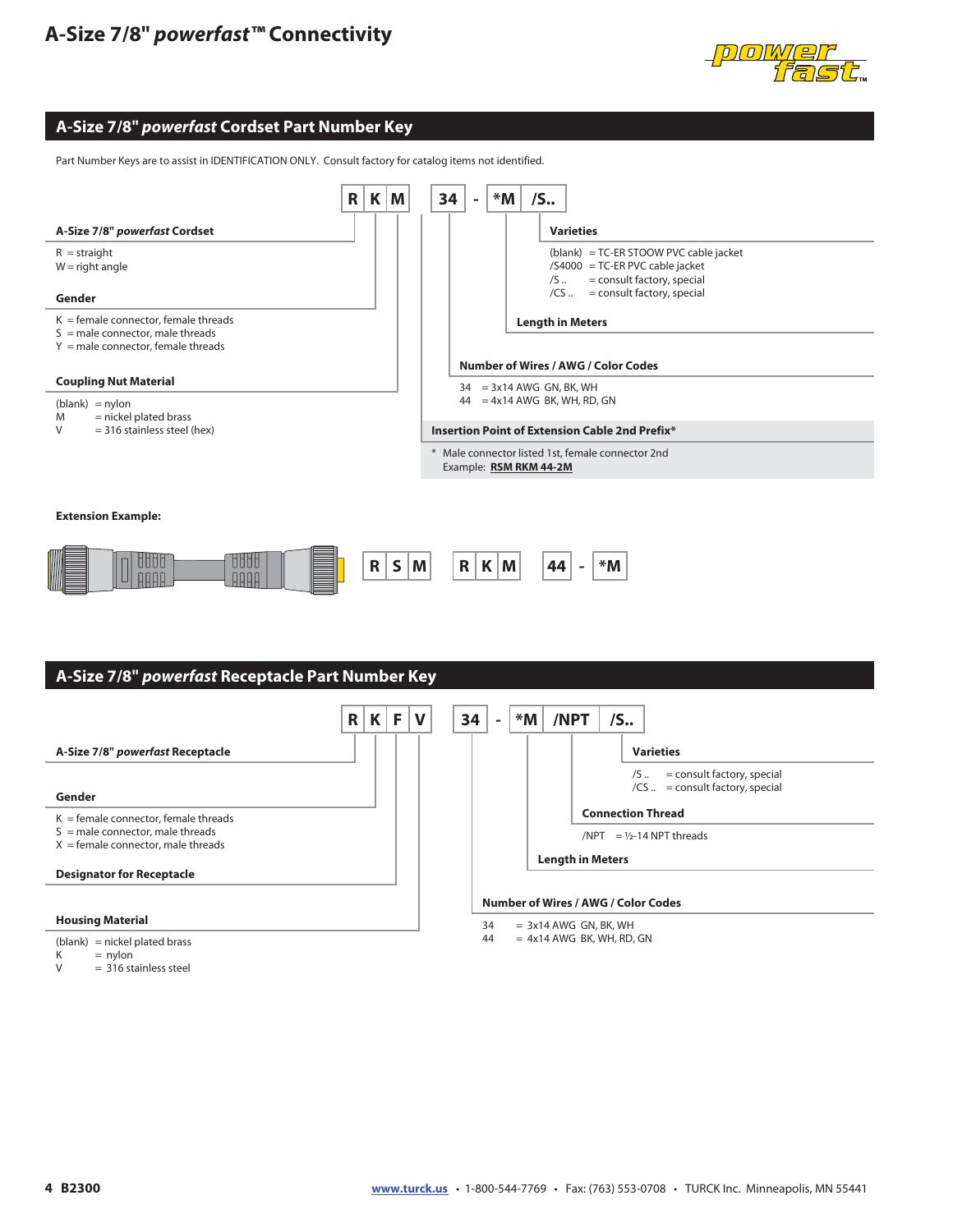

### **D-Size 1 3/8"** *powerfast* **Cordset Part Number Key**

Part Number Keys are to assist in IDENTIFICATION ONLY. Consult factory for catalog items not identified.



## **D-Size 1 3/8"** *powerfast* **Receptacle Part Number Key**



 $=$  316 stainless steel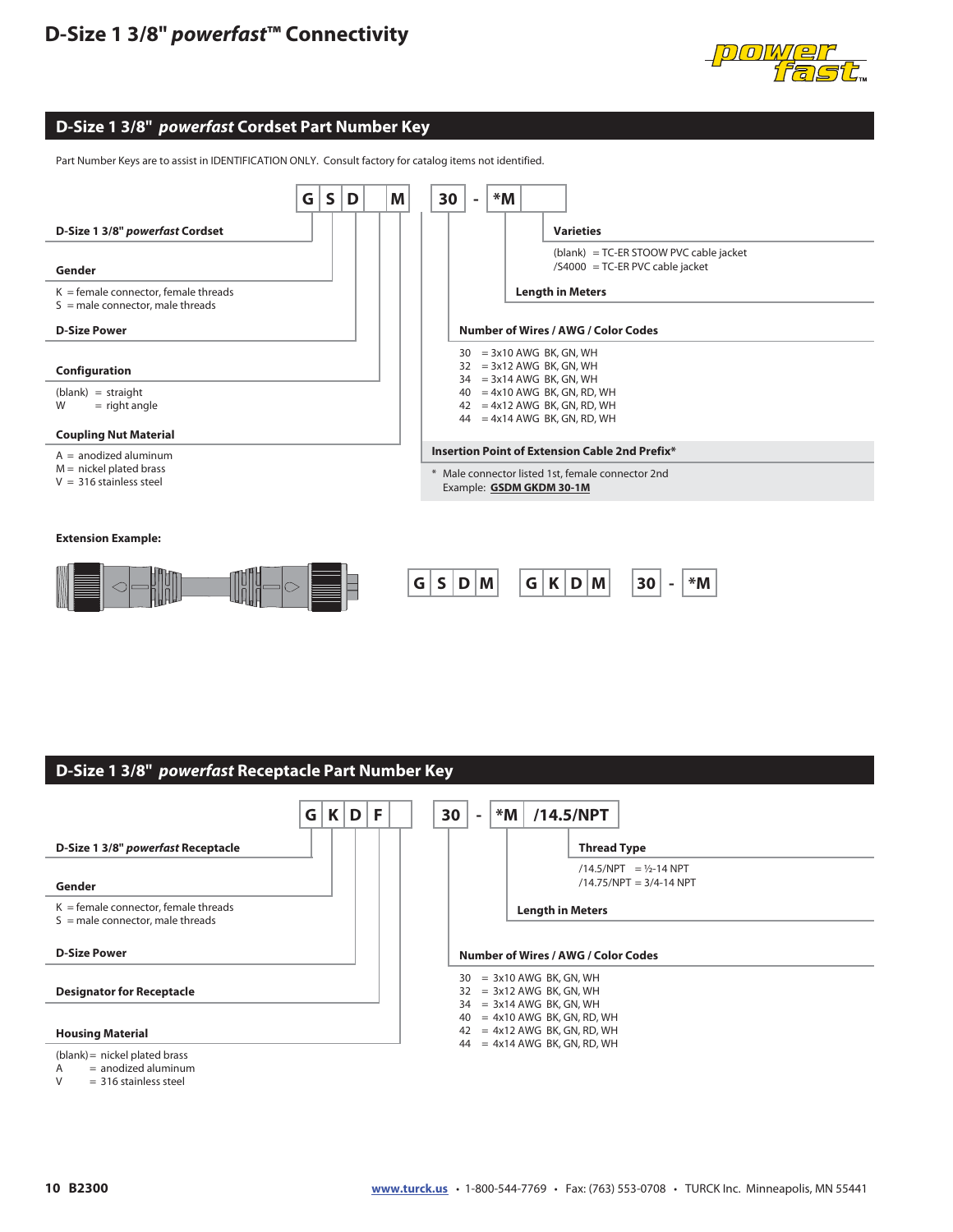

#### **M16** *powerfast* **Cordset Part Number Key**

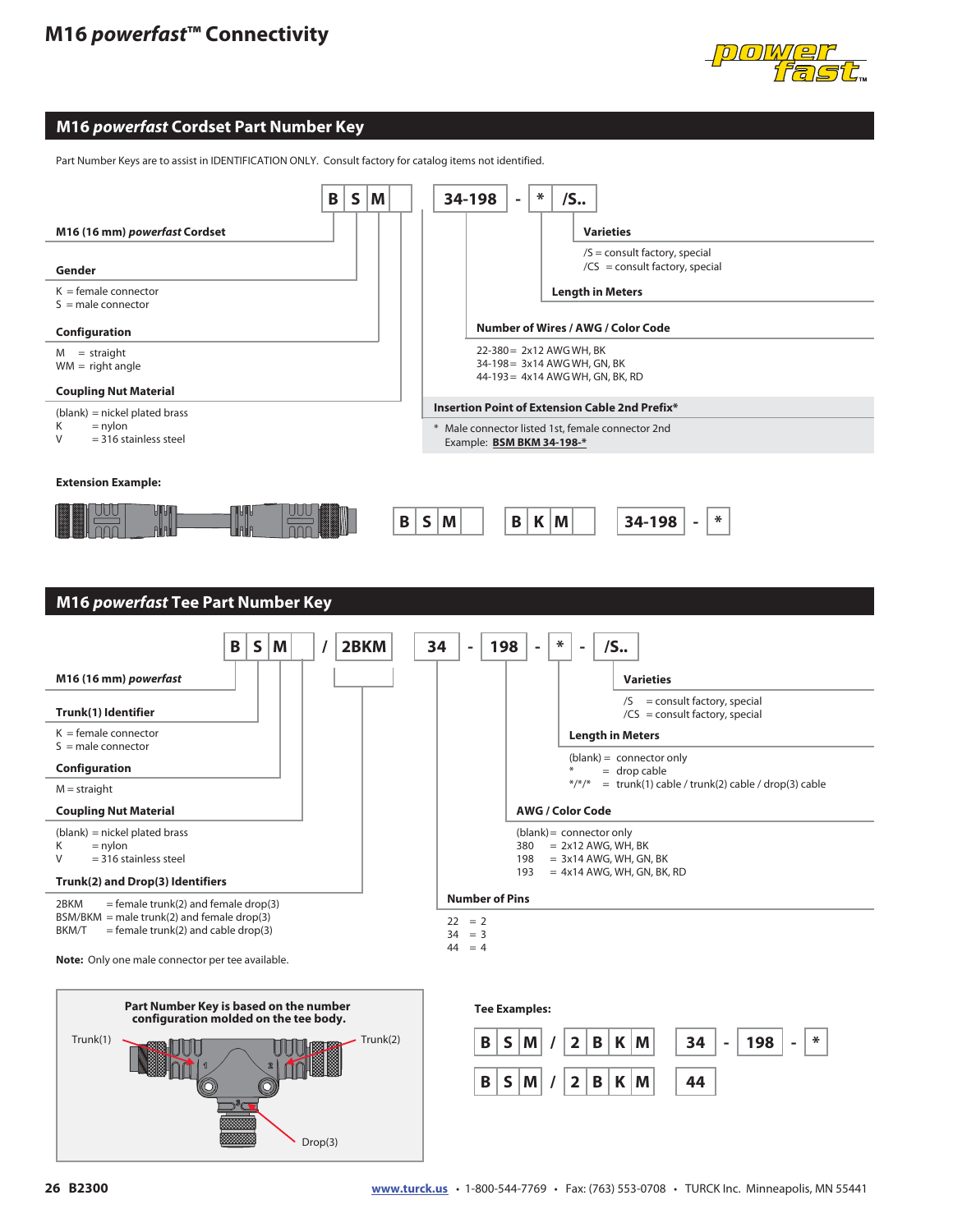### **M16** *powerfast* **Receptacle Part Number Key**

Part Number Keys are to assist in IDENTIFICATION ONLY. Consult factory for catalog items not identified.



#### **M16** *powerfast* **H/h Style Tee Part Number Key**